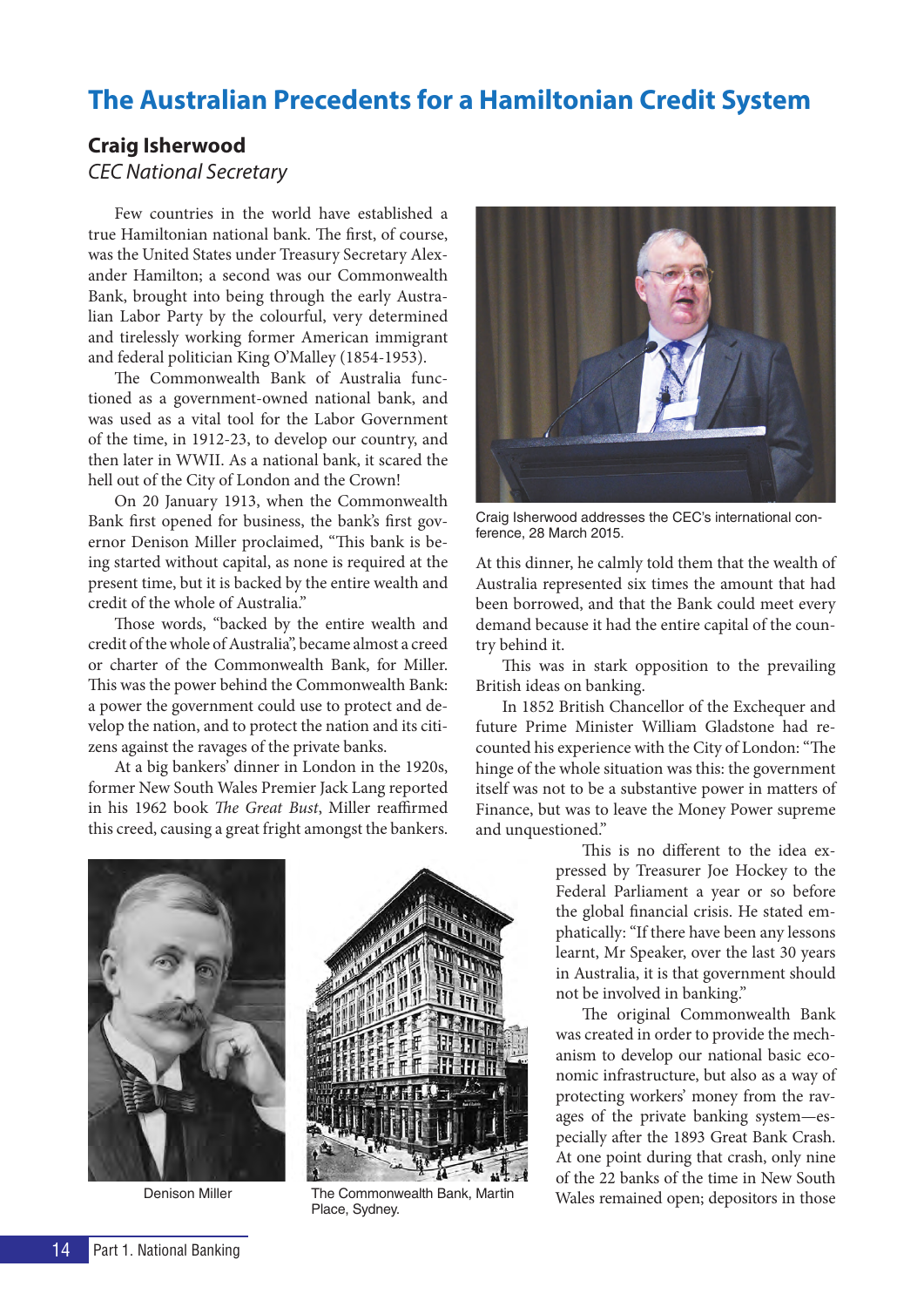banks lost millions of pounds sterling. When they closed their doors, just seven of those larger banks owed their depositors £76 million. That was compared to the GDP of NSW, at the time, of £56.9 million.

The 1890s depression and following bank crashes destroyed the illusion of the infallibility of the banking institutions, and in 1891 led to the formation of the NSW Labor party (Labor Electoral League). Later that year in the NSW elections, no fewer than 35 Labor members were returned in the NSW Parliament of 141 seats, out of the 52 who ran on the Labor Party ticket. These new Labor members were elected as the immediate effect of the discontent caused by that depression.

The workers who supported the Labor Party wanted a bank to protect them from the ravages they had just witnessed from the private banks.

At the first Annual Conference of the Australian Labor Party in 1893, the ALP adopted a fighting platform, within which its sixth point was: "Establishment of a National Bank—to secure State control of currency and transact all ordinary banking business." This last point was to remain in the fighting platform *for more than sixty years*.

#### **King O'Malley**

After federation came in 1901, banking, and specifically national banking, was still high on the list of goals for the Labor Party. Under the newly adopted Australian Constitution, the new Commonwealth Government was given all the control over banking except state banking.

The chief advocate of a national bank, namely the Commonwealth Bank, was King O'Malley. He was an American with a very colourful personality, but who also had a deep knowledge of banking from working with his uncle's small New York bank.<sup>1</sup>

In 1908, O'Malley convinced the federal Labor Party conference held in Brisbane to adopt a detailed national banking proposal in its fighting platform. King O'Malley moved a large number of resolutions, setting out the plan for his bank in full details. The bank was to have the *power to issue bank notes*, which would be legal tender. It was to be responsible for all government banking. It was also to have the power to grant advances to government and the local governing bodies. There was to be a board, comprising the chairman elected by the Commonwealth Government, and one director nominated by each state. It was to be a reserve bank, holding reserve funds of the private banks. The Commonwealth treasurer was to have the right to attend all meetings of the board. The bank was to sell government bonds. The General



King O'Malley

Post Office in each capital would be the head office of the bank in that state, and any post office within the Commonwealth carrying on the business of a money-order office might be constituted a branch of the bank.

On 30 September 1909, in a five-hour speech in Federal Parliament, O'Malley emphasised the importance of a national bank for Australia's sovereignty:

We are legislating for the countless multitudes of future generations, who may either bless or curse us. … We are in favour of protecting, not only the manufacturer, but also the man who works for him. .. I propose the institution of a government national bank for managing the finances of the Commonwealth and the States. … Cannot honourable members see how important it is that we should have a national banking system …—a system that will put us beyond the possibility of going as beggars to the shareholders of private banking corporations?.. The movement of the money volume is the vital monetary problem—the master-key to the financial situation. Through the control of this movement prices may be made to rise or fall or remain substantially steady. … Such power is an attribute of sovereignty … and ought to belong to none but the sovereign people exercised through … Parliament and Government in the interests of the whole people.

O'Malley triumphantly proclaimed the precedent for his proposed new national bank. "I am the Hamilton of Australia", he declared. "He was the greatest financial man who ever walked this earth, and his plans have never been improved upon. … The American experience should determine us to establish a national banking system which cannot be attacked."

When the federal Labor Party won the election in 1910, O'Malley expected to be the treasurer. But his

<sup>1.</sup> Robert Barwick, "A Credit System for Australia: King O'Malley and Australia's National Bank", a presentation at the May 2013 conference of the CEC, is posted at www.cecaust.com.au/credit/.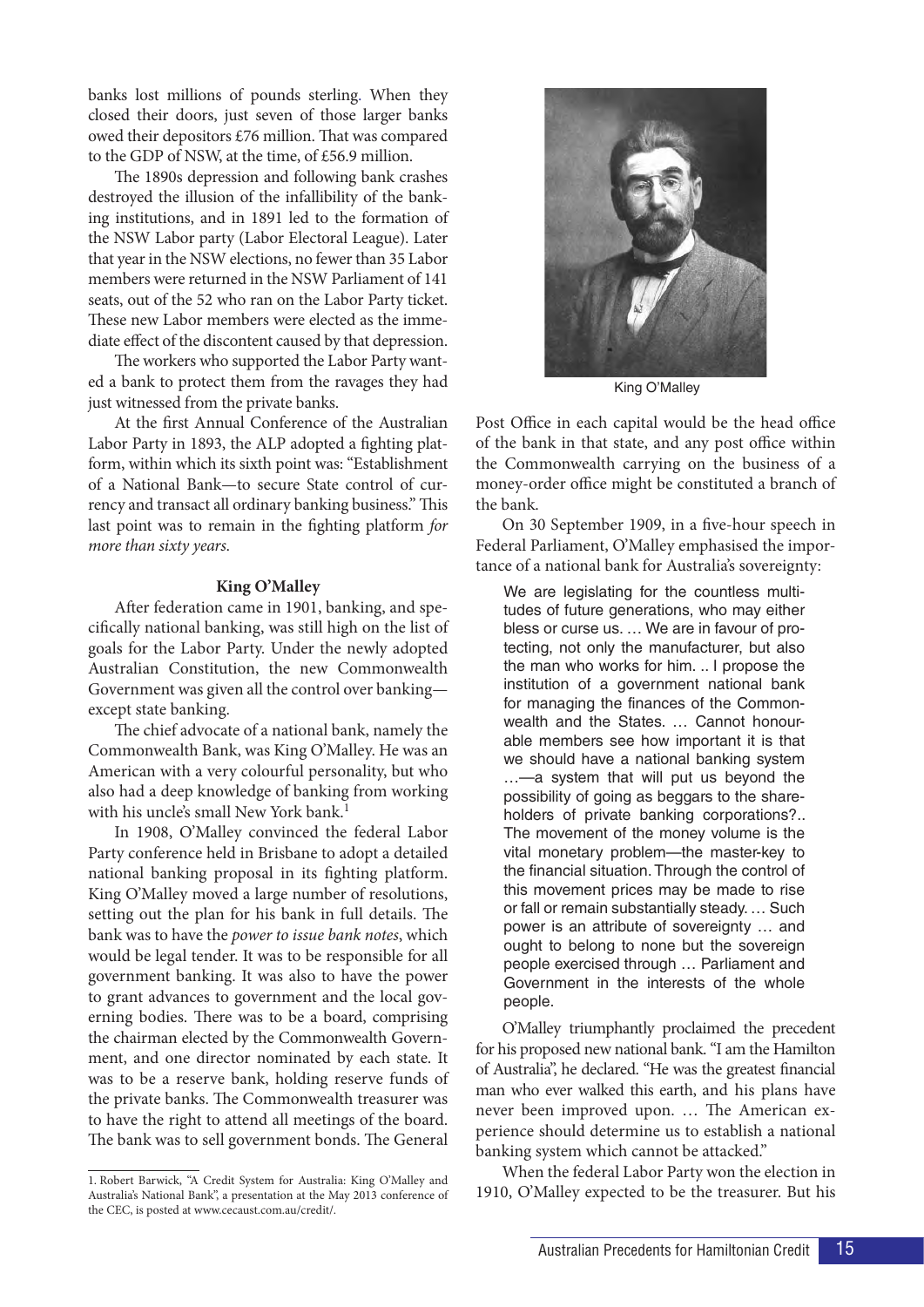fellow Labor Party members preferred to listen to the private bankers, and Prime Minister Andrew Fisher always preferred not to upset the private banks. Instead, O'Malley was made minister for home affairs, and, as it turned out, that gave us Canberra on the Washington, District of Columbia, USA plan. Fisher made himself treasurer and prime minister, no doubt to counter O'Malley's unorthodox methods.

At this point, the private banks stepped up their organising against the idea of a Commonwealth Bank, by wooing Fisher and Deputy Prime Minister Billy Hughes at private functions. They told them that there was *no profit in banking.* They persuaded Fisher and Hughes to give up the Commonwealth Bank idea.

To force the ALP caucus to implement their own national banking policy, O'Malley formed what he called the "Torpedo Brigade" among Labor MPs, which for eleven months secretly conspired to force a resolution through the Labor caucus, instructing Fisher to establish the Commonwealth Bank.

Fisher had to relent, and introduced into Parliament the Commonwealth Bank Bill, drafted by the Treasury, not O'Malley, on 1 November 1911. The bill made *no provision for the Commonwealth Bank to issue its own printed notes*, and O'Malley believed the bank would be vulnerable without that power. After eight weeks of debate, eventually on 22 December 1911, the *Commonwealth Bank Act* became law. In June 1912, Denison Miller, a prominent official of the Bank of New South Wales, resigned his position and was appointed governor of the Commonwealth Bank.

Miller himself was ambitious, and once he left the Bank of NSW, he had determined to fight for "his bank", to make it one of the greatest financial institutions in the country—and for the 11 short years until his untimely death, he succeeded in doing so. Six weeks after accepting the position, on 15 July 1912, with a small advance from the Commonwealth Treasury of £10,000, the Commonwealth Bank commenced savings-bank operations from a branch in Collins St, Melbourne, and through 489 agencies in money-order post offices throughout Victoria. By January 1913 he had opened a bank in each state of the Commonwealth, and also an agency in London, and had established the head office of the bank in Sydney.

Although Miller was authorised to raise £2 million through long-term bonds or debts to start the bank, he chose instead to open savings banks throughout Australia, at post offices and elsewhere, and use the money (deposits) obtained this way as capital, thus only being indebted and paying interest to his depositors.

Later that year, 1913, the Commonwealth Bank gave one of the first demonstrations that it was go-

ing to act like a national bank, when the Melbourne Board of Works went into the market to redeem old loans, and also raise new money. Governments at that time were heavily reliant on overseas loans from London. The Victorians got their quote from London. In addition to stiff underwriting charges, the best they could do was £1 million at  $4\frac{1}{2}$  per cent interest. They then decided to approach Denison Miller, who had promised to provide special loans for government bodies. He immediately offered them £3 million at 4 per cent interest. When asked where the very juvenile bank had raised all the money from, Miller replied, "On the credit of the nation. It is unlimited."

Over the next ten years, the Commonwealth Bank functioned as a national bank, albeit through standard banking activities, and without the power of the note issue, which I will discuss later.

#### **Funding World War I**

In August 1914, World War I broke out in Europe. Major economic problems were experienced at the outset of the war. There was widespread concern about the future of Australia's all-important overseas trade and her access to British capital. For a short time, this aroused acute fears, such that there were some temporary suspensions of stock exchange operations and foreign exchange dealings. Several savings banks experienced mild runs on their deposits. Some of the trading banks also suffered minor difficulties. They still had memories of 1893 and the Great Bank Crash.

Denison Miller stepped in, saying that the Commonwealth Bank, on behalf of the Commonwealth, would support any bank in difficulty. In fact, he had already issued the order at the Commonwealth Bank to put on more tellers, obviously to demonstrate that there was nothing to fear. That was the end to any panic.

At this point there was a double dissolution federal election, and Fisher was brought into power again, with Billy Hughes. Miller, as head of the Commonwealth Bank, was now in control of financing the war, at the request of Fisher and his government.

In order to meet the immediate financial needs of the Fisher war Government and its Treasury, Miller took the bold move of giving the government an overdraft of £230,000. The Army wanted money to buy horses to equip the Light Horse Brigade. Miller found it without any objection or reluctance. Given that it was being funded from deposits, he also made sure that wherever the troops went, there was an agency of the Commonwealth Bank, and he handed out passbooks to all the troops. Their surplus pay went into the Commonwealth Bank!

In 1915 the Fisher Government launched its first war loan and gave the Commonwealth Bank the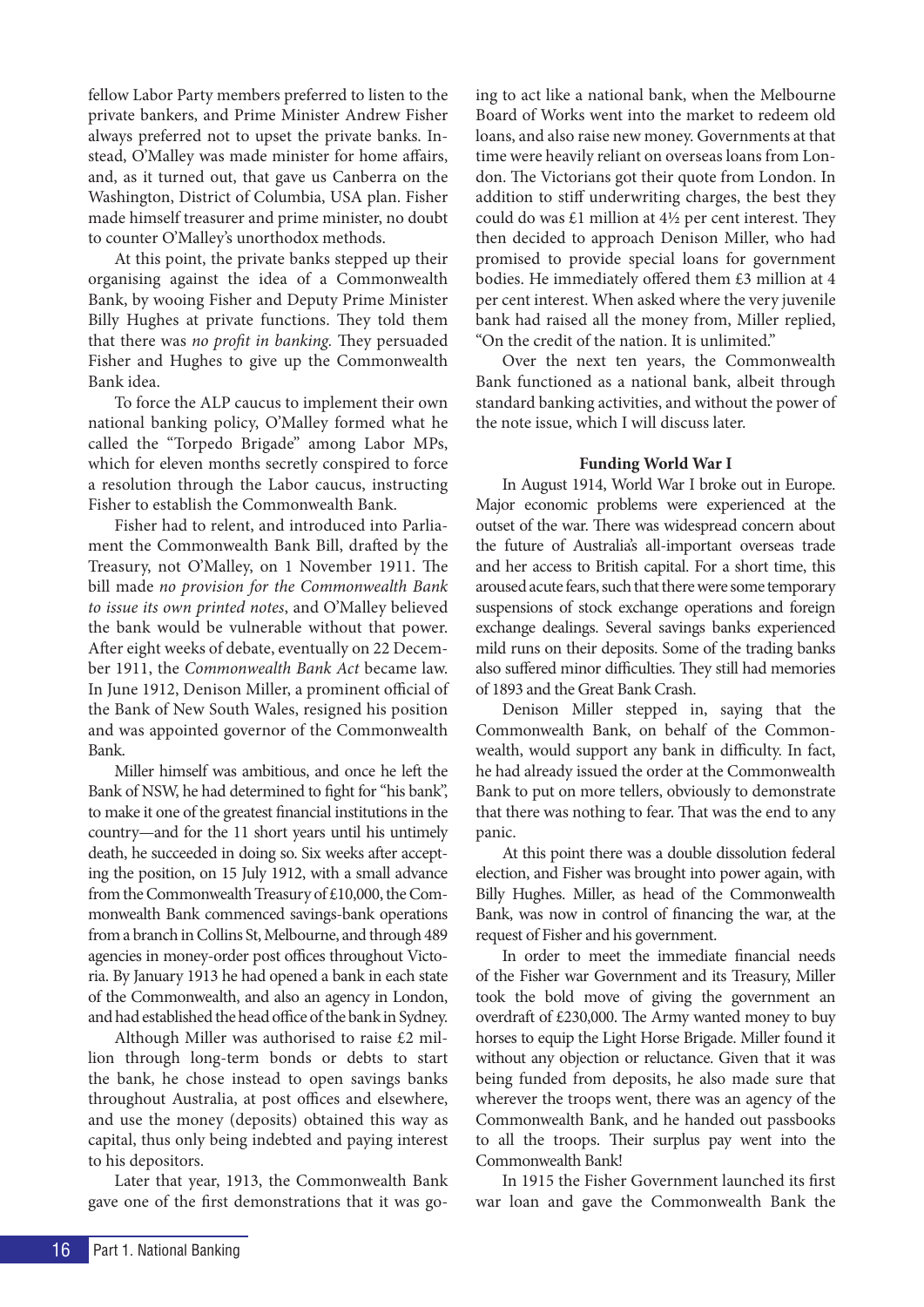responsibility to handle it. According to Jack Lang again, "Instead of the old semi-secret methods of borrowing money, Denison Miller conducted his War Loan campaigns with ballyhoo. There were rallies in Martin Place with brass bands, actresses, V.C. heroes and politician speakers. The money came flowing in."

The Commonwealth Bank coordinated with the private banks the flotation of seven war loans, and three peace loans, totalling £250 million of loans with the support of all the private banks, for a charge of 5/7- per £100 (28c per \$100). Traditional loans floated in London cost the equivalent of \$3 for every \$100 raised. The Commonwealth Bank saved Australians some £6 million in bank charges, alone.

All of these loans were oversubscribed, by 834,000 people. With the assets of the nation behind the Commonwealth Bank, it was able to take idle credit from the general population in the form of these loans, and use that credit to defend the nation. All of the loans were paid back to the subscribers by 15 December 1930, with interest rates from 4½ per cent to 6 per cent. The services that the Commonwealth Bank rendered to the people of the Commonwealth were immense.

#### **Saving and Developing the Primary Producer**

The Commonwealth Bank saved the Australian primary producer from stark ruin during the war years by financing, with and without the assistance of the private



Pooled wheat stack at Ganmain, New South Wales.



The *Australplain*, one of the 15 ships purchased in London by W. M. Hughes on behalf of Australia.



Launching the 1918 seventh war loan with great ceremony outside the Commonwealth Bank in Martin Place.

banks, pools of wheat, wool, meat, butter, cheese, rabbits, sugar, jam and fruit, to a staggering total of £457.5 million.

The war interrupted the normal overseas commodity transportation and payment arrangements. Rural producers were faced with chaos unless a coordinated market effort were made. This led to the establishment of a number of commodity pools, including the 1915-16 wheat pool to handle the biggest wheat crop on record at that time. The farmers were immediately paid the basic war-time price, with further payments made when produce was sold at higher than the basic price. After the first wheat pool, the Commonwealth Bank assumed general control for all commodities taken over by the government. It allocated business to certain private banks. Through its London branch, it coordinated collection of payments for produce exported, and distributed the funds to the various banks involved.

### **Establishment of the Commonwealth Steamship Lines**

One of the most dramatic illustrations of the power of the young Commonwealth Bank came in 1916. Billy Hughes was in London, and the government was having trouble with overseas British shipping interests. Australia, as an island nation, was beholden to British shipping interests. Once war broke out, the shipping companies raised their prices from 47/6 or \$4.75 to 105/- or \$10.50, despite the fact that the imperial government took the war risk on the vessels. Appeals to the British-run shipping companies had no effect. One account of how bad the freight costs got was cited in Parliament: "While the value of the cargo (maize) was £18,826 (\$37,652) the cost of the freight was £50,433 or 260 % higher than the value of the cargo."2

It was the Fisher/Hughes Government's policy, from the 1914 election, to combat the exploitation of people through high freight and fares, by establishing the Commonwealth Line of Steamers. Whilst Hughes was in London he discovered a fleet of 15 cargo vessels for sale. He acted upon his own, secretly, and bought these

<sup>2.</sup> Hansard, Vol. 88, p. 11098.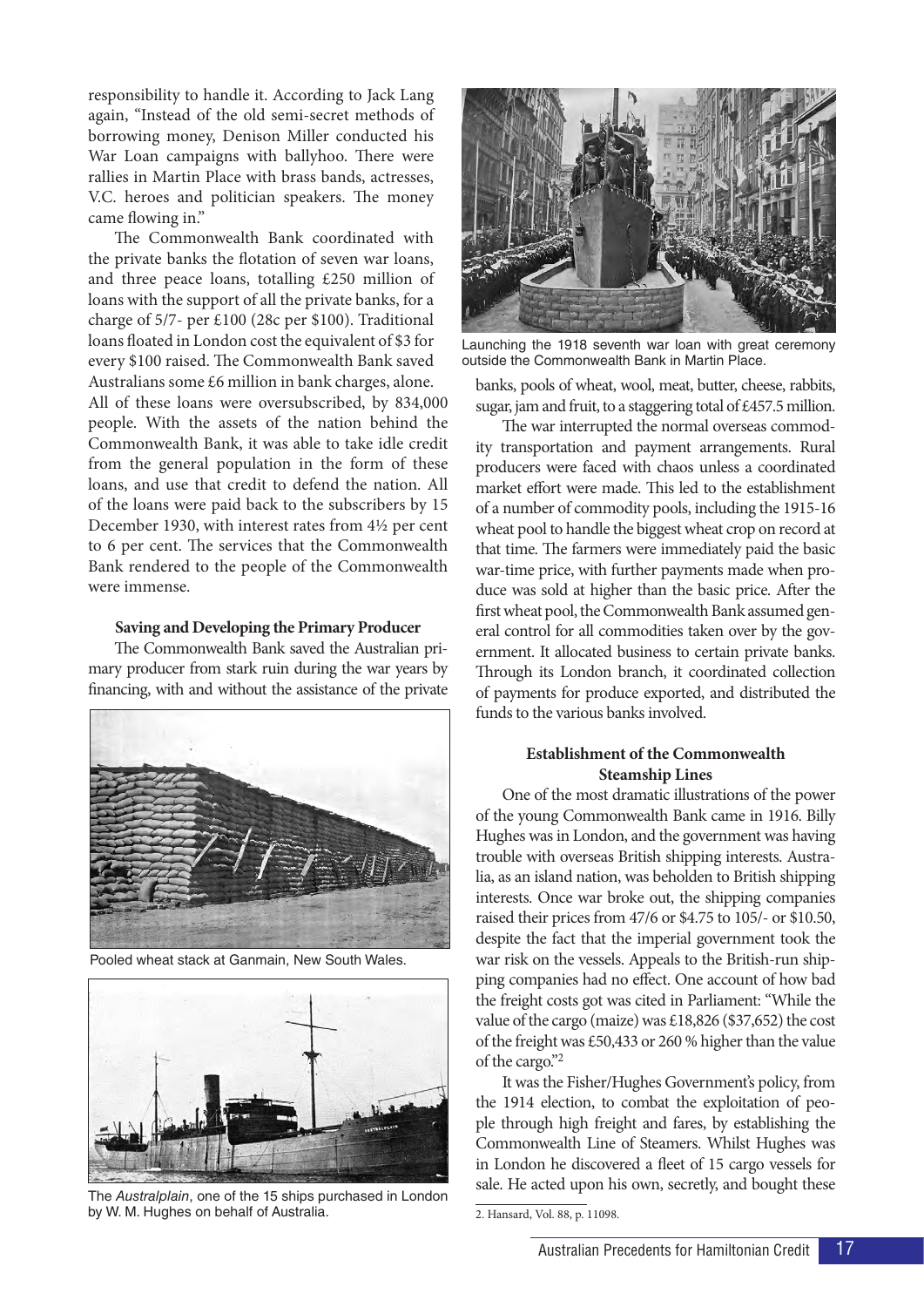ships. He had a very short time to clinch the deal, as the established shipping combine would have shut the deal down. Hughes wired Treasurer W. G. Higgs, "Make available in London tomorrow morning at 10am, £2 million." Higgs called Miller, and Miller wired the Commonwealth Bank in London to have the money ready by morning. As stated later, the intention was to use the profits from the freight of Australian produce to pay off the overdraft that Miller had set up to buy this initial fleet of ships. The fleet was expanded to over 36 ships, with the augmentation of surrendered enemy ships, and the cost of freight to Australian producers was reduced to half that of the British-controlled shipping lines, at around £3 per ton. The profits from the shipping line went back to government to pay off the overdraft.

#### **Commonwealth Bank Runs Papua New Guinea**

The Commonwealth Bank was given some unusual assignments. For example, shortly after the war started, on 6 August 1914, instructions came for Australia to take Papua New Guinea from the Germans. On 11 September, 1,500 officers and men captured a wireless station at Rabaul. After some further fighting, the German governor surrendered; he was a long way from home.

The Commonwealth Bank established a bank that



The Commonwealth Bank granted loans to more than 60 local councils for important development works like building hydro-electric dams, building canals (top) and providing the generators (bottom) for reliable power generation and the electrification of industries in their municipalities.

began to trade in German reichsmarks, as it enabled the military authorities to exercise control of trade by enemy subjects there. Whilst trade to Germany was cut off, of course, the local economy was maintained internally. The only currency among Europeans in the territory was the German mark; notes and silver marks were the regular means of exchange, and the Australian troops were paid in marks. Savings passbooks were kept in marks. The administration in PNG found that by continuing to use the German currency, the expense and trouble of obtaining coinage from Australia could be avoided. Also, the first shipment of Australian gold sovereign coins, amounting to £5,000, literally disappeared within two days. Apparently the Chinese living there paid a premium four marks for every pound, and then on-shipped the gold coins to China, where they were sold for a profit.

#### **Payment of Troops**

During the war, the Commonwealth Bank enabled Australia to transfer abroad, with maximum efficiency and the minimum of expense, some £3.56 million for the payment of 330,000 of her soldiers serving overseas, of whom more than 60,000 lost their lives and 165,000 came back wounded or invalided. It also established Commonwealth Bank savings agencies everywhere the soldiers were, and provided them with their own Commonwealth Bank passbooks.

#### **Homes for Returned Soldiers**

For five or more years, Australia had an enormous number of able-bodied workers engaged in the war effort overseas, and when they returned there was a shortage of houses. To deal with this, the Commonwealth Bank built 1,777 houses at a cost of £1,155,119 and purchased another 5,179 houses on behalf of soldiers at a cost of £2,874,502. Loans were advanced by the Commonwealth Bank at 5 per cent, fixed for 22 years in the case of weather-board homes, and 37 years in the case of brick homes.

#### **Support for Local Councils**

The Commonwealth Bank was also to become the natural bank for local councils. Its policy was, "Primary products are the main source of Australia's wealth, and the Bank, realising that to ensure the proper development of the country assistance must be given to those who are winning wealth from the soil, has sympathetically considered applications from local governing bodies for loans to improve the conditions of the primary producer. … [T]he Bank has granted loans to sixty councils in country districts to assist in developments and improvements."3

This development included electrification, providing reliable electric current for the establishment of butter

<sup>3.</sup> C.C. Faulkner, *The Commonwealth Bank of Australia*, p. 250.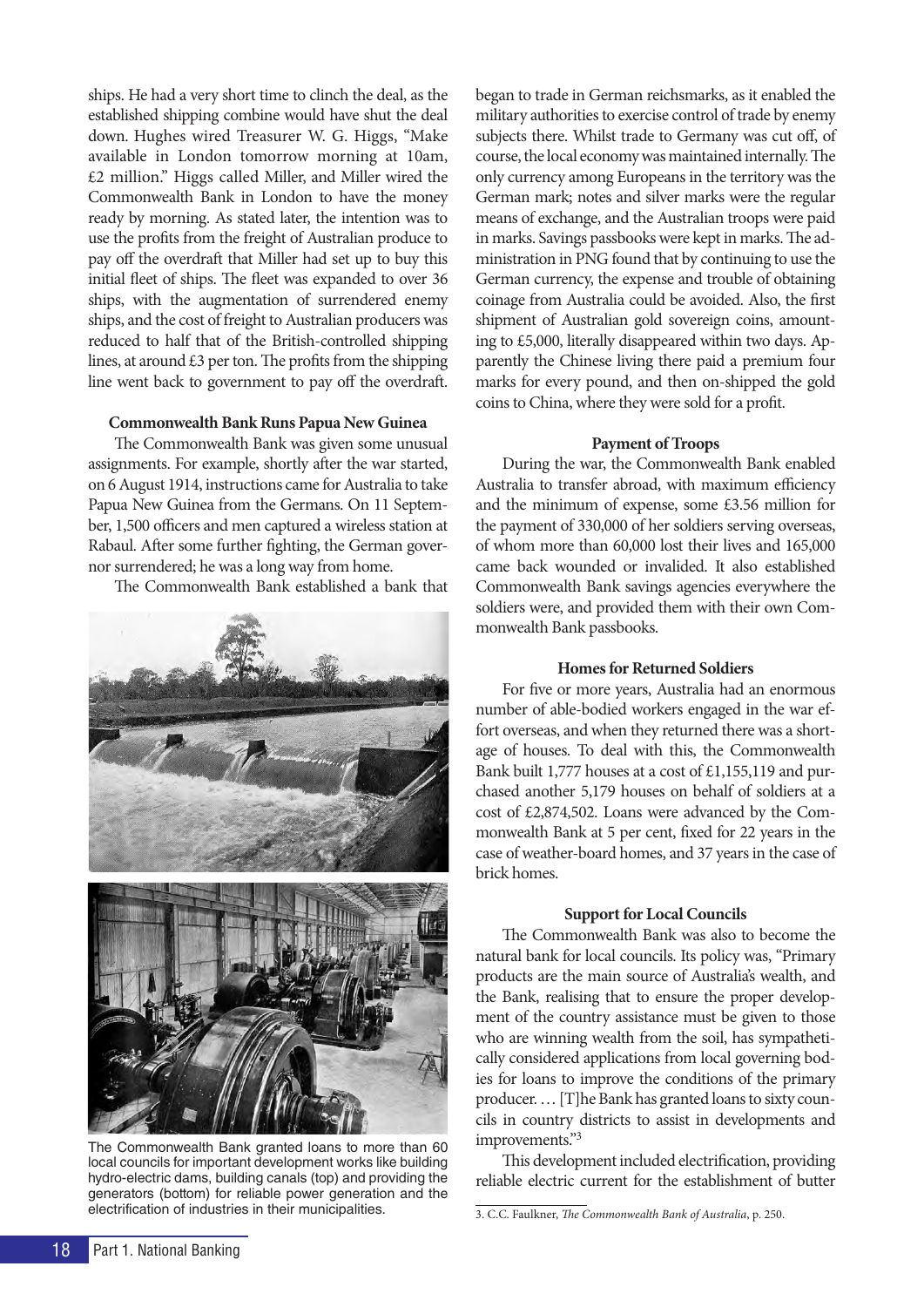factories, flour mills, saw mills and similar industries dealing with local products.

All of this activity was performed by the Commonwealth Bank, acting as a national bank in the interests of the general welfare. **Fig. 1** is a table from C. C. Faulkner's book *The Commonwealth Bank of Australia*, showing Commonwealth Bank lending to local councils as at June 1923.

In a 1921 interview Miller was asked if he, through the Common-

wealth Bank, had financed Australia during the war for £350 million. He replied, "Such was the case; and I could have financed the country for a further like sum had the war continued".<sup>4</sup> Again, asked if that amount were available for productive purposes in peace time, he answered in the affirmative.

All of this support was done without the important note issue function, which O'Malley had demanded. It was not until 1920 that the Commonwealth Bank was given the note issue power, but only, again, to protect the private bankers.

#### **The Trans-Australian Railway and Fisher's Note Issue, 1910**

At this point I want to step back to 1910, before the Commonwealth Bank was founded, to explain why King O'Malley regarded the control of the note issue as so important. The ability of the Australian government Treasury to print notes is the clearest example of real national credit creation, using the sovereign power of government.

Back in 1910, with the population still distrustful of the private banking system, largely owing to the crash of 1893, Fisher passed the *Australian Bank Notes Act*, giving the Commonwealth treasurer sole power to issue Australian notes, which were "payable in gold coin on demand at the Commonwealth Treasury which was in Melbourne".

According to historian and author David Day, "Fisher was Prime Minister at a time when people were still conflicted about their identity. And Fisher was saying to them, 'you have an Australian identity and that's the identity you need to embrace'. Fisher created a psychological sense about being Australian with the Commonwealth of Australia banknotes, the postage and the Coat of Arms. The banknotes epitomised his sense of Australian attitude to the core."5

At the same time, the Commonwealth govern-

| FIGURE |  |
|--------|--|
|--------|--|

| PURPOSE.                                                       |  |                            |                      |                                                                |                 | Loans to June<br>30th, 1923. |
|----------------------------------------------------------------|--|----------------------------|----------------------|----------------------------------------------------------------|-----------------|------------------------------|
| Permanent Improvements (Road Construction,                     |  |                            |                      |                                                                |                 |                              |
| Bridges, Drainage, etc.).                                      |  | $\cdot$ .                  | $\sim 10^{-1}$       | $\ddot{\phantom{1}}$                                           | $\cdot$ .       | £2,830,000                   |
| Gas and Electric Light                                         |  | $\overline{\phantom{a}}$ . |                      | <b>Carl Carl</b>                                               |                 | 1,260,000                    |
| Tramways $\ldots$ $\ldots$ $\ldots$ $\ldots$ $\ldots$ $\ldots$ |  |                            |                      |                                                                |                 | 400,000                      |
| Council Chambers, Town Halls, etc.                             |  |                            |                      | $9.4 - 3.4$                                                    |                 | 280,000                      |
| Sanitary Purposes                                              |  | $\ddot{\phantom{0}}$       | $25 - 7$             | $\cdot$ .                                                      | $\sim$ .        | 360,000                      |
| Harbour Improvements                                           |  | $\ddot{\phantom{0}}$       | $\ddot{\phantom{a}}$ | $-251$                                                         | $\mathcal{L}$   | 800,000                      |
|                                                                |  |                            |                      |                                                                | $\cdot$ $\cdot$ | 2,700,000                    |
|                                                                |  | $\cdot$ .                  |                      | $\mathcal{A}(\mathbf{y}) = \mathcal{A}(\mathbf{y},\mathbf{y})$ |                 | 730,000                      |
|                                                                |  |                            |                      |                                                                |                 |                              |
|                                                                |  |                            |                      |                                                                |                 | Total $\pounds9,360,000$     |

ment passed a *Bank Notes Tax Act,* imposing a 10 per cent tax on all bank notes that had been issued by private banks and not redeemed. That meant that the old pound sterling notes, issued by the private banks, immediately lost 10 per cent of their value. They were very quickly returned, so that the new notes were legal tender.

The *Australian Bank Notes Act* of 1910, amended in 1911, also mandated that the treasurer was required only to hold, in gold coin, an amount not less than 25 per cent of the total amount of Australian notes issued.

I think that today there is common confusion, in the belief that the Commonwealth Bank financed the Trans-Australian Railway. (The Trans-Australian Railway was the long railway, which was to be built to link up to the existing railway system, joining Kalgoorlie in the west to Port Augusta in South Australia. It made up the trans-Continental Railway **(Fig. 2)**.) This is not correct. Whilst the Commonwealth Bank provided the banking facilities for the railway and established branches for the workers right along the railway as it was being built, the Trans-Australian Railway was in fact paid for by the profits made by the government from its Australian note issue.

The building of the Trans-Australian Railway was a promise made to entice Western Australians to join the Federation. It was to be their link to the eastern states, from the west.

At a 1905 Labor Party conference in Melbourne, O'Malley called for support for a continent-spanning railway; but he said that it should run up through central Australia to Darwin, for, "It was to be in the interests of developing Central Australia".

When Labor was swept into power in 1910, and O'Malley became the minister for home affairs, building this railway (but not up to Darwin) became his portfolio. In Parliament he said: "[E]xamine the map on the wall. See that the territory which this gigantic national enterprise will traverse, linking up the east and the west with bands of steel and lightning-like express trains, constitutes the precise territorial strength of the whole Commonwealth." The first sod of earth was turned by the governor-general at Port Augusta in South Australia in September 1912,

<sup>4.</sup> L.C. Jauncey, *Australia's Government Bank*, p. 275. See also Treasurer Percy Spender's speech in Hansard, Vol. 161, p. 976-7.

<sup>5.</sup> www.coinworks.com.au/Interview-with-David-Day-award-winninghistorian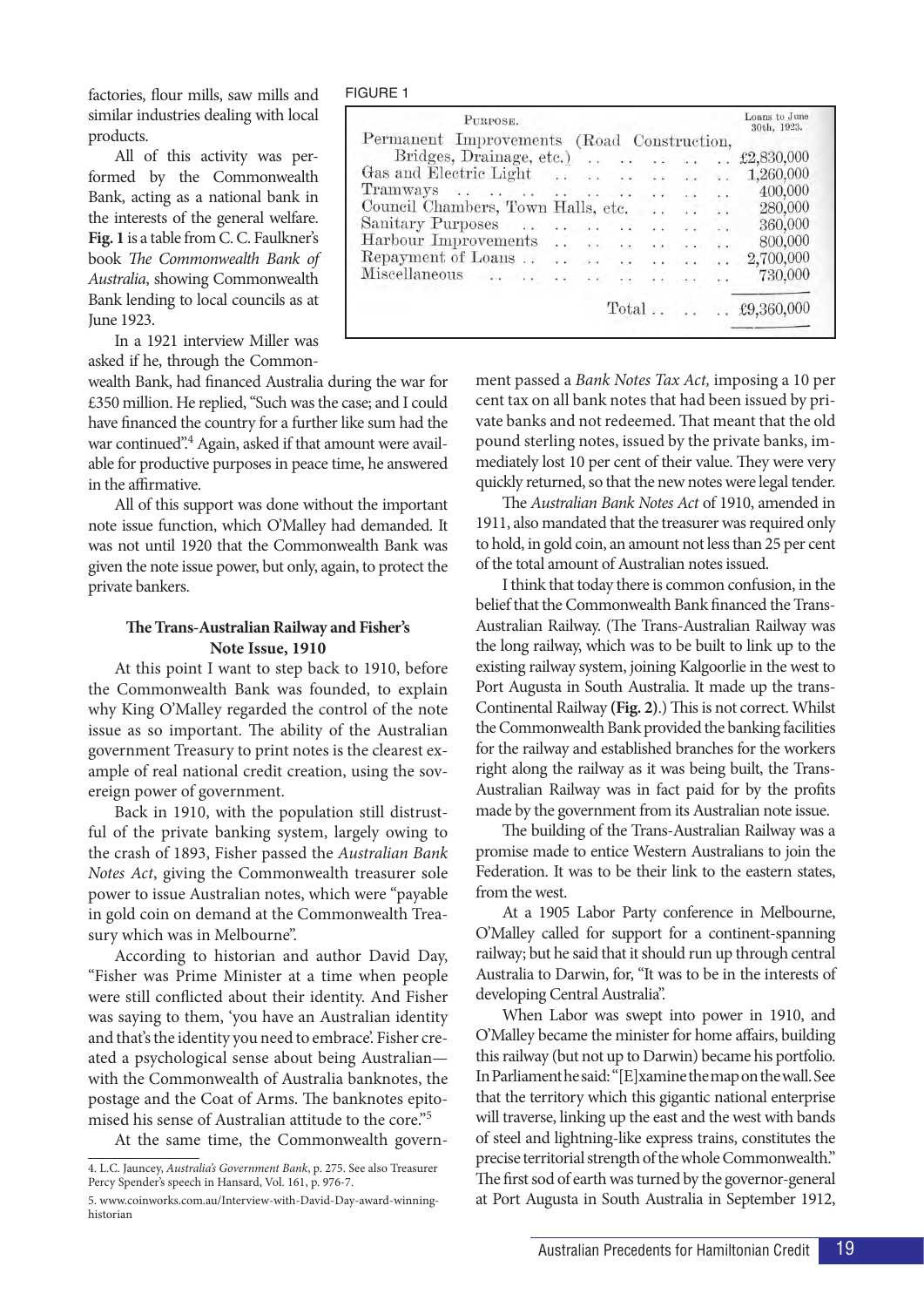just three months after the Commonwealth Bank was established in Melbourne.

Progress was slow for the first twelve months, but O'Malley imported two huge track layers from Chicago to speed things up. These track layers were preceded on the job by an Australian-developed steam shovel, so some of the latest technology was being employed here. It took just over five years and £7 million to build the Trans-Australian Railway.



The Trans-Australian Railway was built by King O'Malley from Kalgoorlie in Western Australia to Port Augusta in South Australia, with extensions westward and eastward to the coasts. It took five years and £7 million to build.

How was it paid for? Between the years of 1914 and 1920, the government increased the note issue by approximately £50 million, and these notes were put into circulation in various ways**:**

(a) Some were given to the banks in exchange for gold;

(b) Some were lent at interest to state governments;

(c) Some were placed on fixed deposit with various banks at different rates of interest;

(d) More than half the notes were invested in interest-bearing securities.

The last two items, (c) and (d), represented the Australian Notes Account at the Treasury.

The money for the Commonwealth's Trans-Australian Railway was paid in the following manner:

| (1) From revenue (taxation)       | £1,205,651 |
|-----------------------------------|------------|
| (2) From "profits" on the         |            |
| Australian Notes Account          | £3,428,519 |
| (3) From sale of some of the      |            |
| securities held by the Australian |            |
| Notes Account                     | £2,335,372 |
|                                   |            |
|                                   |            |

£6,969,542<sup>6</sup>

According to the Commonwealth Year Books, the amounts of (2) and (3) were treated as loans from the Australian Notes Account to the Commonwealth Railways for building the Trans-Australian Railway, but in reality this was just a transfer of funds from

6. Hansard, Vol. 129, p. 1930.

one government department to another. If it were not for the increase in the note issue, there would have been no money to transfer.

Therefore, as you can see, most of the money used to pay for the construction of the railway was obtained by printing notes, and none of it involved the people of Australia in debt or interest, directly. The government literally created this credit.

By 1920, the true power of issuing credit through the note issue was obviously noted by the private banks, and it had also become evident that the Australian notes were likely to remain the principal form of currency. The private banking cartels sought to regain control over them.

With the power of the Commonwealth to create credit for the nation through the note issue, the private banks always feared that if the Australian note issue remained under the political control of the Treasury, then the government might use it to solve problems of the nation. The private banks feared that there would be too much power in the treasurer (or the government), to issue legal-tender money.

In 1920 the Billy Hughes Nationalist Government passed the *Commonwealth Bank Act* of 1920, which repealed the 1910 *Australian Bank Notes Act*, but at the same time transferred control of the note issue from the Treasury to the Commonwealth Bank. It also provided that "there shall be a Note Issue Department of the Bank which shall be kept distinct from all other departments of the Bank." The Note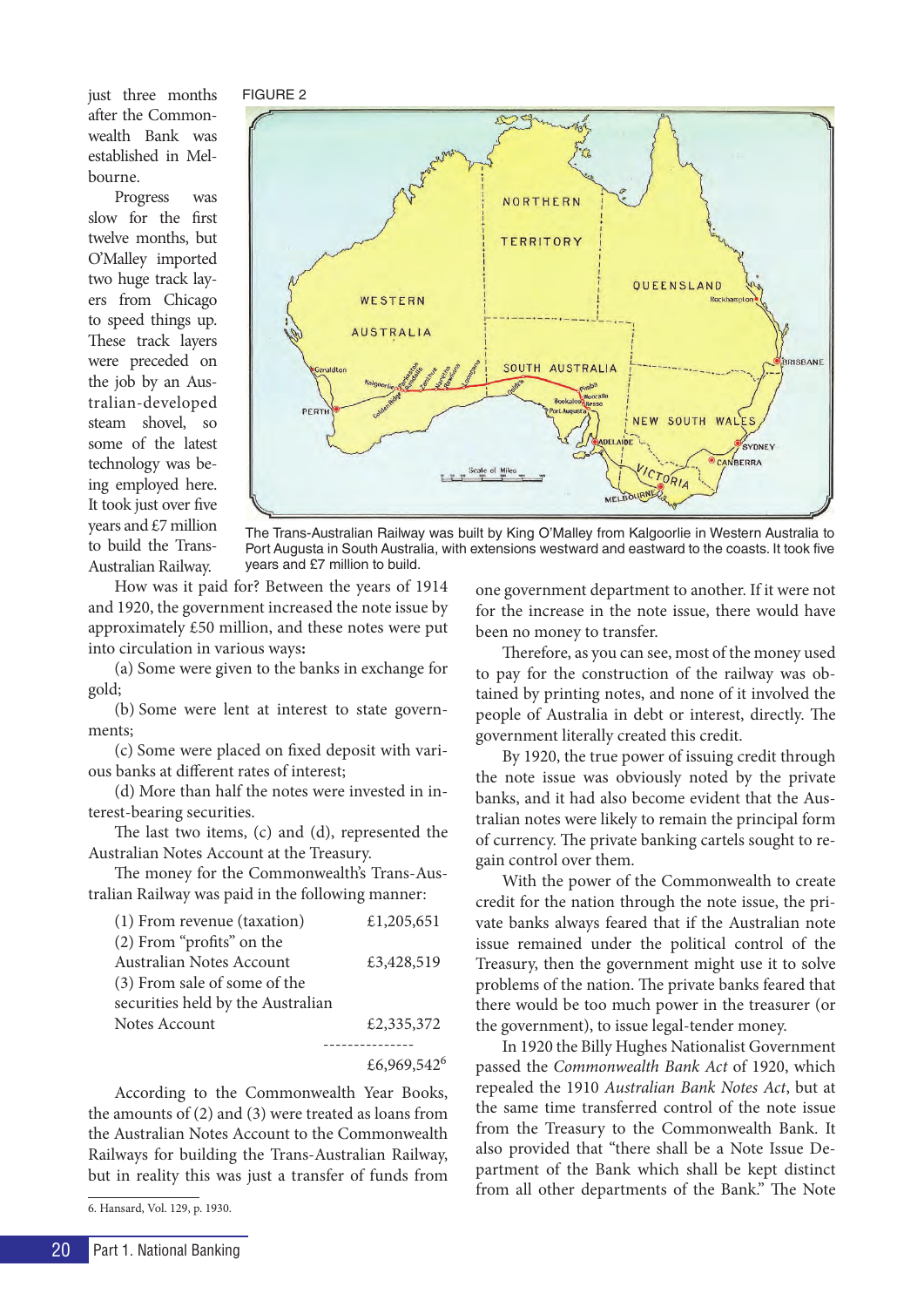Issue Department was to be placed under a board, and not just under the control of one man like Denison Miller. The Note Issue Board consisted of the governor of the Bank (Miller) and three members appointed by the governor-general, including a representative of the Treasury.

Even though the new Note Issue Department paid the Commonwealth nearly £3 million from its note issue in December 1920-June 1923, the Note Issue Board was regarded as being disconnected from the rest of the Bank, and this became the excuse for

another change. In 1924, the Bruce-Page Government brought in an amendment of the *Commonwealth Bank Act*, to place the bank under the control of a directorate made up principally of financial magnates associated with the private bankers, and other acolytes.

From the date of the appointment of this directorate, the Commonwealth Bank ceased to function as the people's bank, or a valuable asset to the government. It became a bankers' bank, run for their special benefit, until its revival in the World War II years under John Curtin and Ben Chifley. None of the great undertakings I listed before were taken on by the bank for many years.

Later, in the late 1920s and early 1930s, the second Great Depression hit. Labor Federal Treasurer Ted Theodore, at that point, proposed exactly what the private bankers feared: that the Commonwealth Bank make a special fiduciary notes issue of £18 million. The issue was to be done through the Commonwealth Bank, not backed or constrained by gold, to provide immediate aid to the wheat growers and work for the unemployed, by funding desperately needed public works programs. It was to stimulate demand, and reverse the deflation of the depression years. The economy was deflating from lack of credit.

The proposal was rejected by the chairman of the Commonwealth Bank Board, Sir Robert Gibson, who had replaced Denison Miller upon his death in 1923. Gibson denounced the move as inflationary—which, of course, it was. In a deflationary spiral, you need to create demand, i.e., some inflation.

This mean-spirited, London-directed policy was responsible for crippling unemployment of up to 30 per cent, and the destruction wrought by the Great Depression of the 1930 years. It was totally unnecessary!

#### **He Who Owns the Gold Makes the Rules**

It was not until World War II that things changed dramatically. Jack Lang wrote in *The Great Bust*:



First meeting of the Australian Notes Board on 17 December 1920. Denison Miller is seated in the centre, as its chairman.

Wars do not collapse because either side runs out of money. An army can run out of men or ammunition. But not out of money. It is a strange paradox that times of great human destruction are invariably times of great prosperity. While the war continues, the purse-strings are wide open. Inflation is a counterpart of war. There is unlimited finance to keep mankind in the most unproductive of all human enterprises.

Depression comes in peace-time. They are the aftermath of war. Governments regard the sky as the limit when it comes to borrowing for war, then a few short years later they quibble about a few millions to keep men employed. The money machine breaks down. Families starve. Businesses go bankrupt. Farm lands are stricken with a money drought. A strange paralysis creeps into every form of economic activity. They call it Depression.

When World War II broke out, this is exactly what happened. The expansion of credit to fund the war effort meant that unemployment disappeared almost overnight.

Over the period from 1928 to 1938, however, annual government expenditure only rose by a mere  $£2.6$  million pounds, from £78 million to £80.6 million **(Fig. 3)**. This corresponded with the marginal increase in Treasury Bills issued by the government.

Jim Cairns recorded in his book *Oil in Troubled Waters*, that "whereas borrowing from the central bank through Treasury Bills—by which the Bank creates a credit to the Treasury, on the government's authority, in exchange for a Bill, against which the Bank then lends money to other banks—were not used prior to 1933, and in the nine years to 1941 only to the extent of a net £5 million **[Fig. 4]**, in 1942 Treasury Bills increased massively, and continued all through the war."

Then Curtin-Chifley took over the government in 1941. Immediately they used their war-time powers to give the Commonwealth Bank the powers and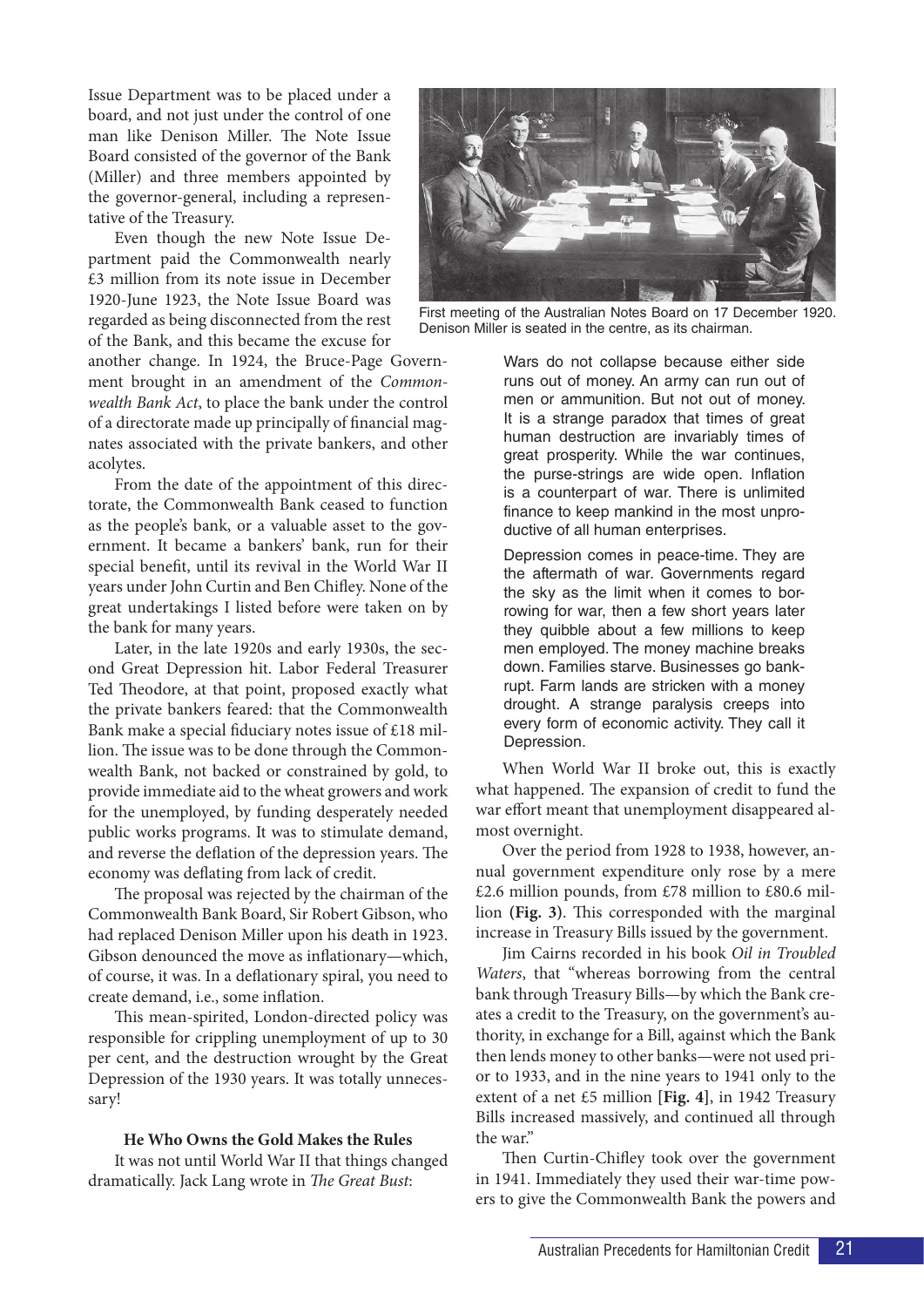#### FIGURE 3 FIGURE 4



#### **Treasury Bills** £ Million Yearly Change Pre- and early war War-time under ALP 1933  $+4$  $+59$  $1942$ 1934  $\overline{0}$ 1943  $+173$ 1935  $-4$ 1944  $+ 77$ 1936  $+2$ 1945  $+ 68$ 1937  $-1$ Total  $+367$ 1938  $+4$ 1939  $+3$ 1940  $-4$ 1941  $+1$ Total  $+5$ Source: The Australian Trading Banks by HW Arndt

FIGURE 5

functions that O'Malley had originally envisaged it would have, as a national bank of deposit, issue, exchange and reserve. The Commonwealth Bank took control of the private banks, and financed the war mobilisation.

Whilst lending directly to the government for the war mobilisation, and brokering war loans, the Commonwealth Bank also took charge of the private banks. The private banks were made to deposit substantial reserves with the Commonwealth Bank, so that they couldn't increase the money supply by excessive lending, which would have driven up the prices of rationed commodities and products, and caused inflation.

Instantly, the Commonwealth Bank started creating credit on an unprecedented scale, through the government's issuance of Treasury Bills or government IOUs. These were issued specifically for the nation to mobilise its physical economic resources to fight the war. The increase in government spending was huge **(Fig. 5)**. The government would issue the T-bills, which were then used as an asset by the Commonwealth Bank to create those funds that would then fund the government's expenditures.

Within just months of the war economy being mobilised, as **Fig. 6** shows, Australia's unemployment rate dropped to zero!

D.P. Mellor reports in *The Role of Science and Industry*, "The years 1942 and 1943 witnessed an astonishing increase in the number and variety of locallymade machine tools. … At the peak of production in 1943 some 200 manufacturers employed 12,000 persons for an annual output of 14,000 machine tools. By the middle of 1944 what had been Australia's greatest single technological weakness had become a major source of strength."

The economic mobilisation of the war was also notable for the fact that there was virtually no war-time

Commonwealth Expenditure 1929 - 1945 (£ millions) £700 **DEC1**  $F600$  $F500$ £413  $6400$ £300  $6246$  $6200$  $E131$ £100  $575$  $F6$ **F64**  $FQ$ 1938 1929 1930 1931 1932 1933 1934 1935 1936 1937 1939 1940 1941 1942 1943 1944 1945 **Expenditure** 

> inflation, thanks largely to the strict banking controls overseen by the Commonwealth Bank.

> On 9 March 1945, Treasurer Chifley moved the *Commonwealth Bank Bill* of 1945, to make the successful war-time banking structure permanent. He said, "The legislation that I am proposing today is based on the conviction that the Government must accept responsibility for the economic condition of the nation. … Accordingly, the Government has decided to assume the powers which are necessary over banking policy to assist it in maintaining national economic health and prosperity." His bill aimed to:

> • strengthen the central banking functions of the Commonwealth Bank [mandatory special accounts];

> • ensure that monetary and banking policy of the Commonwealth Bank shall be in harmony with the main decisions of government policy and in the interests of the people of Australia;

> • ensure the development and expansion of its general banking business by active competition with the trading banks;

> • return the control of the Commonwealth Bank to the governor, who will be assisted by an advisory council;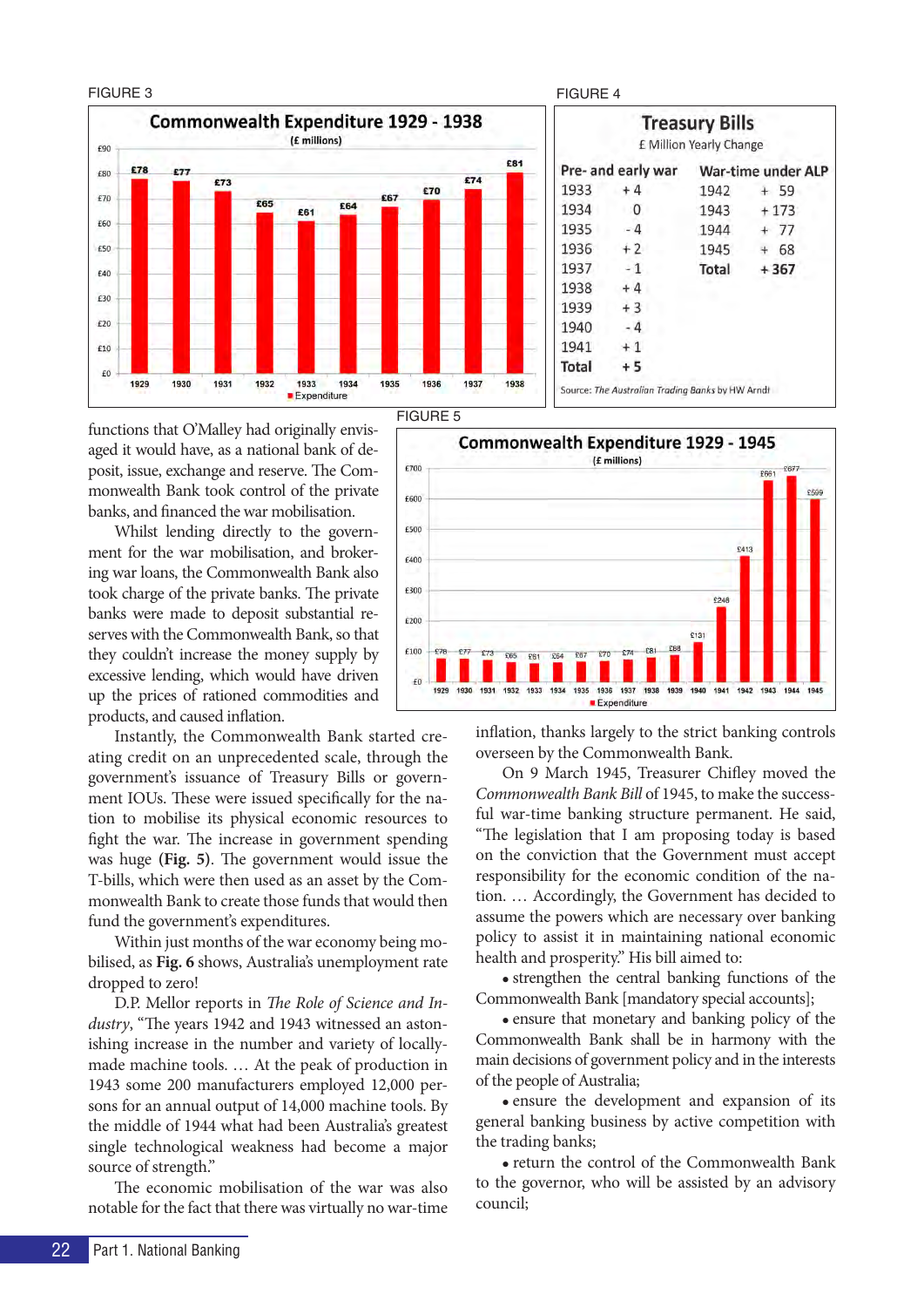FIGURE 6



• assist in developing small industries and in enabling the people to secure homes;

• abolish the Board control of the note issue;

• abolish the currency reserve requirement of 25 per cent in gold/silver.

Chifley said, "Reduced to its simplest terms, one of the main responsibilities of a central bank is to control the issue of bank credit by all the banks in such a manner as to *avoid expansion of credit in times of boom,* and *contraction of credit in times of depression*." Or, you could say in short: the government has a central role in the nation's banking.

Chifley's banking reforms horrified the private banks, and today, as a result, we no longer have a Commonwealth Bank. From 1945 until 1996, the Commonwealth Bank was completely destroyed by the desires of London- and Wall Street-directed banks. Between 1991 and 1996, the Hawke-Keating years, these two Labor prime ministers and the Australian government oversaw the sell-off of the Commonwealth Bank.

#### **After World War II**

There were only two other attempts to use national credit to develop our nation. The first was the Snowy Mountains Hydro-Electric Scheme. Chifley's great legacy was his agenda for post-war reconstruction, notably the Snowy Mountains Scheme; the second was the Australian Industry Development Corporation.

The legislation instigating the Snowy Mountains Scheme clearly provided for its construction to be financed with national credit. The three sub-clauses relating to funding stated:

1. "The Authority shall have power to borrow money on overdraft from the Commonwealth Bank of Australia upon the guarantee of the Treasurer.

2. "The Treasurer may, out of moneys appropriated by the Parliament for the purposes of this Act, make advances to the Authority of such amounts and upon such terms as he thinks fit.

3. "Except with the consent of the Treasurer, the Authority shall not have power to borrow money otherwise than in accordance with this section."

In a 1949 parliamentary debate on the funding, Kim Beazley Snr for the ALP Government made it clear that sub-clauses 2 and 3 reinforced 1, and that all funding was to come from Commonwealth Bank credit. This intention was one that fell victim to Chifley's losing office, because it never happened. Prime Minister Robert Menzies and his successors ended up funding the entirety of the 25-year spending on the Snowy out of consolidated revenue.

In a 1952 parliamentary debate, the ALP's Charles Morgan argued: "If a factory owner wishes to extend his factory, a farmer to erect new farm buildings, or a worker to raise a home, he does not do so from current income; he raises a loan and pledges his future to repay the capital so raised. Surely the same principle can be applied to national construction, particularly in relation to such important developmental works as the Snowy Mountains hydro-electric scheme, which is of paramount importance to Australia. Surely that scheme could be financed by national credit and the resources of the Commonwealth Bank, without recourse to current revenue. Work on the project could be speeded up considerably if such a project were adopted. We have been able to raise millions, and even billions, of pounds for war purposes. Why cannot we also raise money for peaceful purposes?"

#### **The Australian Industry Development Corporation**

There was one last interesting development towards the end of the Liberal Party's rule, when the John Gorton-John McEwen Government established a new public credit institution, the Australian Industry Development Corporation (AIDC), which was to be a vehicle for investing in value-adding industries. It was a reaction to the growth in raw-materials looting, led by Rio Tinto in Western Australia (an area also targeted for heavy financial speculation).

A paper presented to the Cabinet calculated the value difference in exporting bauxite vs. processed aluminium, in 1970 dollars:

<sup>l</sup> 1 million tonnes of bauxite, exported as the raw material, earned \$5 million;

• processed one step into alumina, it earned \$27 million;

<sup>l</sup> processed again into aluminium—\$125 million;

• and processed finally into aluminium products—\$600 million!

Gorton's critics in his own party warned that he was creating a tool for Jim Cairns to use when in government, to socialise Australia. Cairns said: "Money is created by the Reserve Bank and by the Trading Banks and for their own requirements; the Australian government may borrow from this created money, as it did during the Second World War. The Australian government in 1974 and 1975 could have used Treasury Bills to borrow from